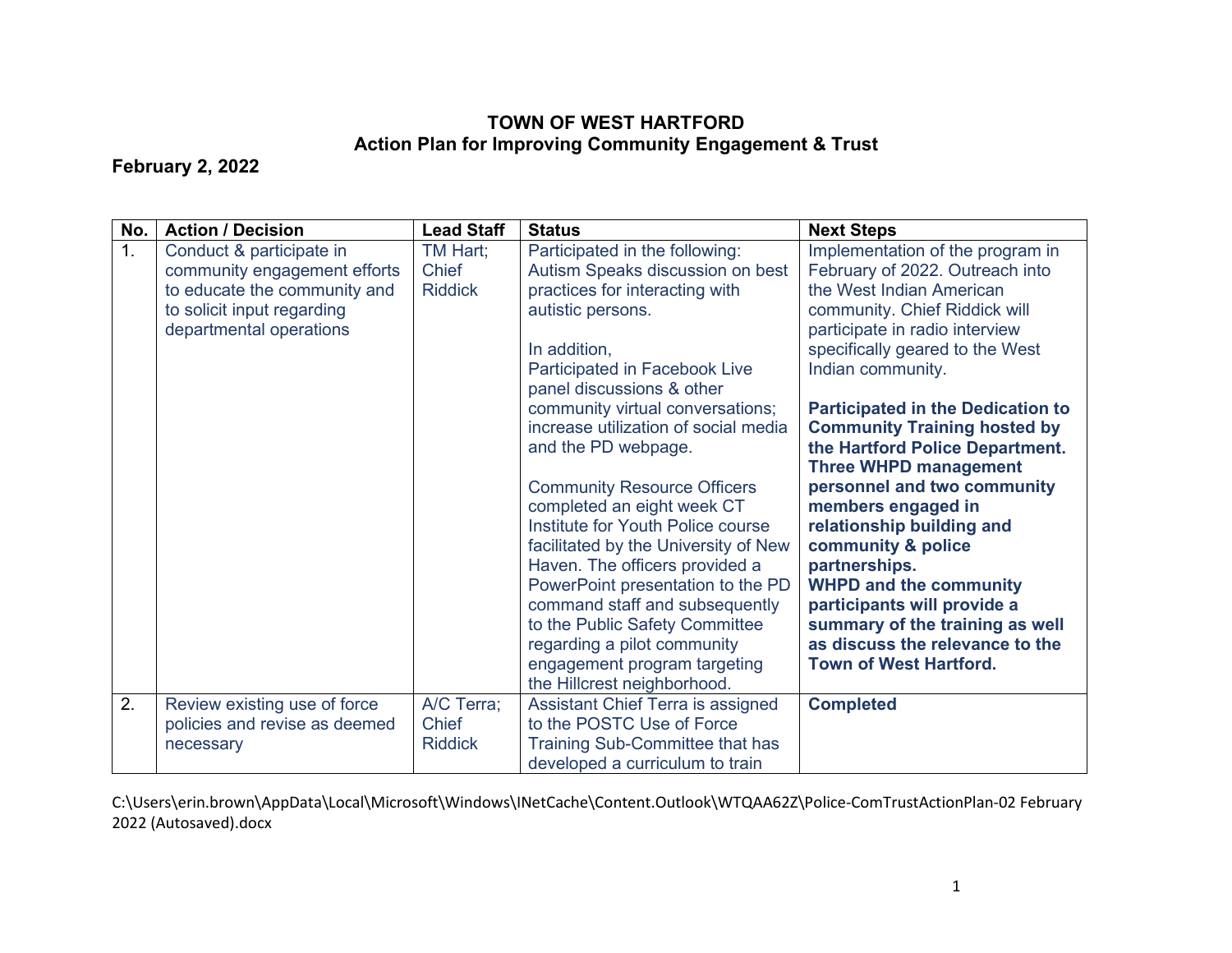| 3. | Ensure that all permissible<br>departmental policies are<br>available online.                                                                                                                                               | A/C Terra;<br>Captain<br>Rocheleau | officers statewide on the new use<br>of force standard.<br>Continued rollout of the training<br>department-wide using Power<br>DMS and in-person.<br>WHPD will ensure that all relevant<br>policies are in accordance with<br>applicable laws. Officers attended<br>a six session De-Escalation<br>Through Confidence Course.<br>All Use of Force Policies were<br>updated and are available online.<br>A departmental training video was<br>created depicting prohibited<br>chokeholds. The video is<br>accessible on the police<br>department website. | Continue to update and post<br>departmental policies online.<br>Currently nine policies are posted<br>on the PD webpage: Social Media;<br>Drug Testing; Use of Force; Use of<br>Deadly Force; Investigation of the<br>Use of Force; Fair and impartial<br>Policing; Police Pursuits; Citizen<br><b>Complaint Procedure; Crowd</b><br>Management |
|----|-----------------------------------------------------------------------------------------------------------------------------------------------------------------------------------------------------------------------------|------------------------------------|----------------------------------------------------------------------------------------------------------------------------------------------------------------------------------------------------------------------------------------------------------------------------------------------------------------------------------------------------------------------------------------------------------------------------------------------------------------------------------------------------------------------------------------------------------|-------------------------------------------------------------------------------------------------------------------------------------------------------------------------------------------------------------------------------------------------------------------------------------------------------------------------------------------------|
| 4. | Related to WHPD's desire to<br>be transparent, develop a<br>report with data on use of<br>force, performance measures,<br>and other key statistics to<br>share with the public safety<br>committee (PSC) and the<br>public. | Capt.<br>Rocheleau                 | WHPD has utilized NexGen and<br>PowerBi to generate reports.<br>WHPD has produced a sample<br>use of force statistical report. Data<br>will include: total number of use of<br>force incidents; type of force used;<br>gender of subject; race of subject,<br>age of subject; injury to subject or<br>officer.                                                                                                                                                                                                                                           | Completed.                                                                                                                                                                                                                                                                                                                                      |
| 5. | Review the organization and<br>composition of citizen review                                                                                                                                                                | TM Hart;<br><b>Chief</b>           | <b>Citizen Police Review Board</b><br>(CPRB) orientation outline was                                                                                                                                                                                                                                                                                                                                                                                                                                                                                     | Complete "ride alongs" and<br>simulator training for CPRB<br>members.                                                                                                                                                                                                                                                                           |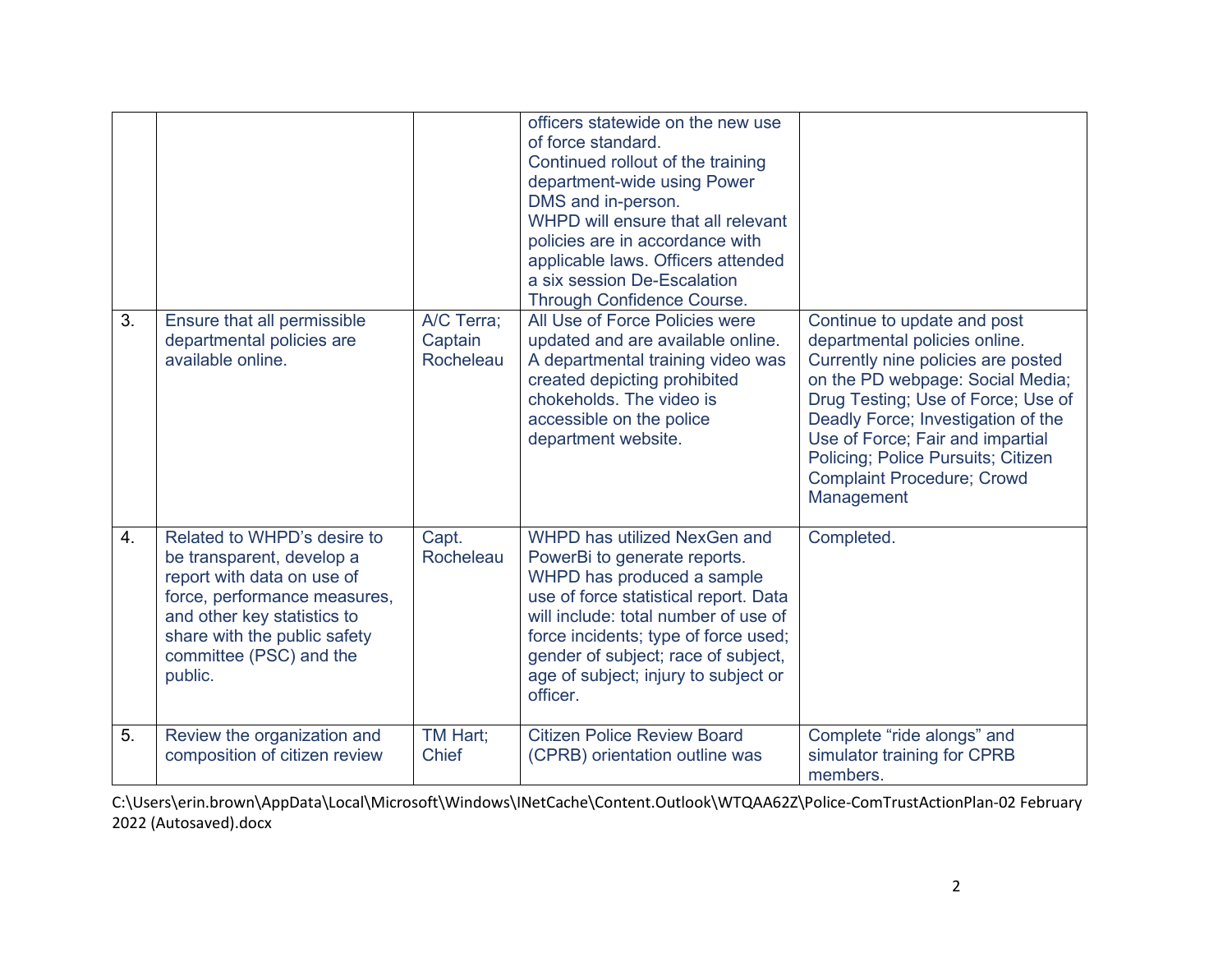|                | board, and recommend any<br>revisions to the Town Council                                                                                            | Riddick;<br>A/C Terra:<br>Corporation<br>Counsel | submitted and approved by the<br><b>Public Safety Committee.</b><br>CPRB was provided the approved<br>orientation during their June and<br>July (2021) scheduled meetings.                                                                                                                                                                                                                                                                                                                                                                     | Three internal affairs reports<br>were submitted to the CPRB and<br>the police findings were<br>sustained. |
|----------------|------------------------------------------------------------------------------------------------------------------------------------------------------|--------------------------------------------------|------------------------------------------------------------------------------------------------------------------------------------------------------------------------------------------------------------------------------------------------------------------------------------------------------------------------------------------------------------------------------------------------------------------------------------------------------------------------------------------------------------------------------------------------|------------------------------------------------------------------------------------------------------------|
| 6.             | Pilot/demo various body<br>cameras over the next 6-8<br>months and include an<br>appropriation to purchase<br>cameras in the FY 22 budget or<br>CIP. | <b>Chief</b><br>Riddick:<br>Capt.<br>Rocheleau   | WHPD management and union<br>have signed a MOU for a body<br>cam pilot program.<br>WHPD participated in several<br>bodycam/dashcam presentations<br>and selected three vendors for<br>testing and evaluating. WHPD has<br>completed testing with Axon,<br>Motorola, and Panasonic.<br>Bodycams have been purchased<br>using ARPA funds.<br>WHPD will be applying for a state<br>grant to cover 30% of the Town's<br>equipment costs for the body<br>cams.<br>Delivery of the cameras have<br>been delayed due to a supply<br>chain bottleneck. | Body cameras are in stock and<br>Axon representatives have<br>begun training police personnel.             |
| 7 <sub>1</sub> | Review equipment acquired<br>through 1033 program and<br>recommend policy changes as<br>deemed necessary                                             | A/C Terra;<br>Captain<br>Rocheleau               | WHPD has temporarily suspended<br>its participation in the 1033<br>program. WHPD received<br>approval from the military and will<br>be returning 19 rifles to an army<br>base in Michigan.<br>The riles were returned to the<br>military on May 5 <sup>th</sup> 2021                                                                                                                                                                                                                                                                           | N/A                                                                                                        |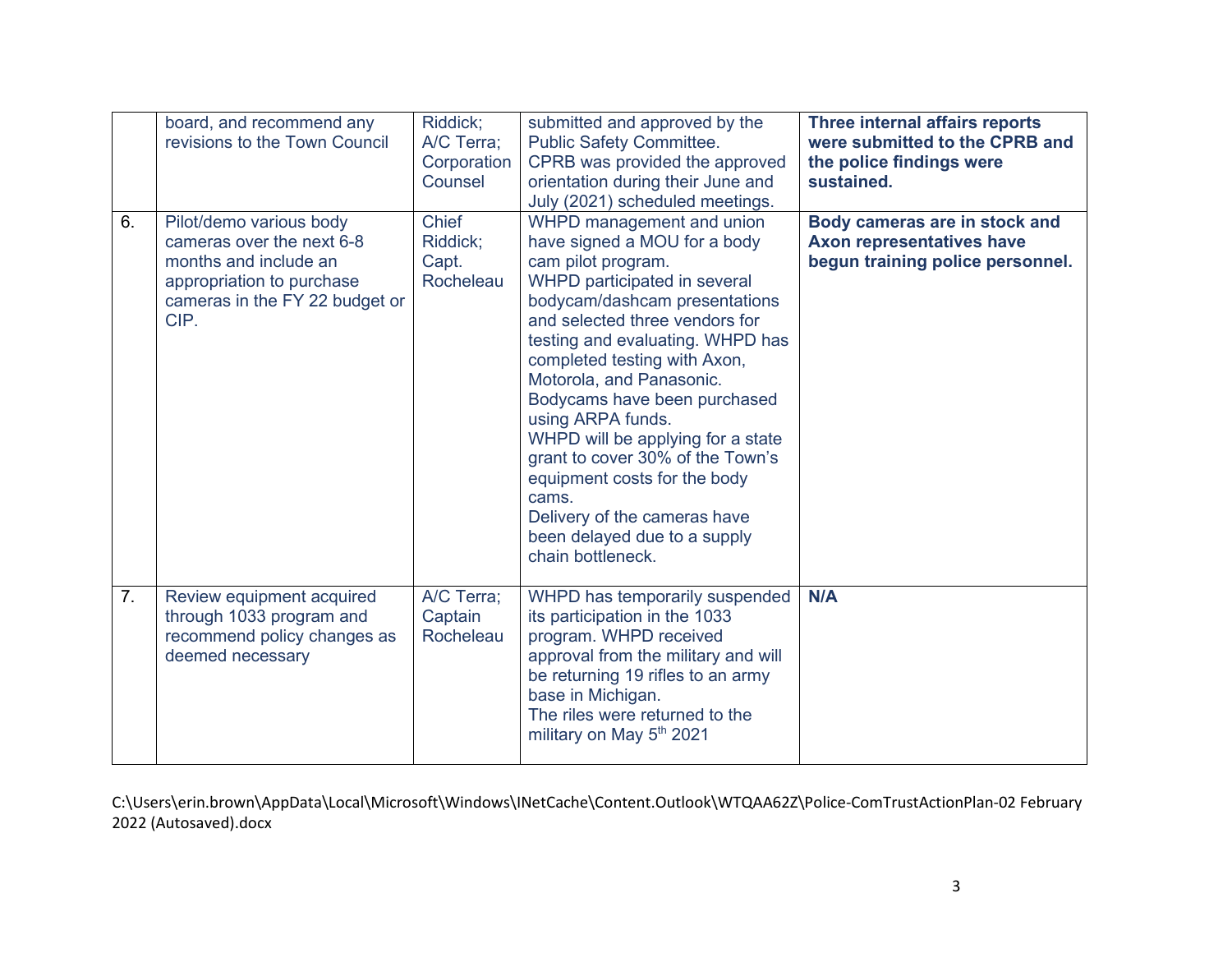| $\overline{8}$ . | Review police department's<br>responsibilities related to<br>human services to determine if<br>some duties should be<br>assigned to other municipal<br>departments or agencies.<br>Develop opportunities to<br>expand community policing<br>activities within the patrol<br>division. | Lt.<br>Vafiades;<br><b>Chief</b><br>Riddick;<br><b>Astrid</b><br>Calderon,<br><b>WH Social</b><br><b>Services</b><br>Manager;<br><b>Helen</b><br>Rubino-<br>Turco,<br>Director of<br>Leisure<br><b>Services</b> | Ongoing discussions with WH<br><b>Social Services regarding</b><br>collaboration on the following<br>issues:<br><b>Lift Assists/ Resident Assists;</b><br>Welfare/Wellness checks;<br>Landlord/Tenant disputes.<br>Identifying action steps to expand<br>community policing activities into<br>the patrol division.<br>The social worker will also<br>participate in and observe the Use<br>of Force training provided to<br>sworn personnel.                                                                 | Social worker is in the field<br>responding to calls for service<br>and conducting follow-ups.                                                                                                                                                                                                                                                                                                                                                   |
|------------------|---------------------------------------------------------------------------------------------------------------------------------------------------------------------------------------------------------------------------------------------------------------------------------------|-----------------------------------------------------------------------------------------------------------------------------------------------------------------------------------------------------------------|---------------------------------------------------------------------------------------------------------------------------------------------------------------------------------------------------------------------------------------------------------------------------------------------------------------------------------------------------------------------------------------------------------------------------------------------------------------------------------------------------------------|--------------------------------------------------------------------------------------------------------------------------------------------------------------------------------------------------------------------------------------------------------------------------------------------------------------------------------------------------------------------------------------------------------------------------------------------------|
| 9.               | Increase minority hiring to<br>better reflect town<br>demographics                                                                                                                                                                                                                    | TM Hart;<br>HR;<br>Police<br>Admin                                                                                                                                                                              | We have elicited the assistance of<br>the following organizations/groups<br>in an effort to recruit minority<br>officers: NAACP; several<br>members of the Black and Puerto<br>Rican Caucus; Hispanic Coalition;<br><b>WHAASCO; Clergy.</b><br>We have recruited on Hartford's<br>Journalism & Media Academy<br>Magnet School's radio station;<br>Hartford's Hot 93; and area<br>college campuses.<br>Recently met with the Director of<br>Diversity and Inclusion at the<br>University of Saint Joseph. Also | Continue to work with HR to<br>increase our targeted efforts to<br>reach our underrepresented<br>groups. Specifically, we will focus<br>on improving our recruitment of<br>Hispanics and Asians, who are<br>severely underrepresented, and<br>continuing our efforts to recruit<br>more Black and female candidates.<br>Conduct open houses and citizen's<br>academies.<br><b>Digital flier is completed and</b><br>distributed on social media. |